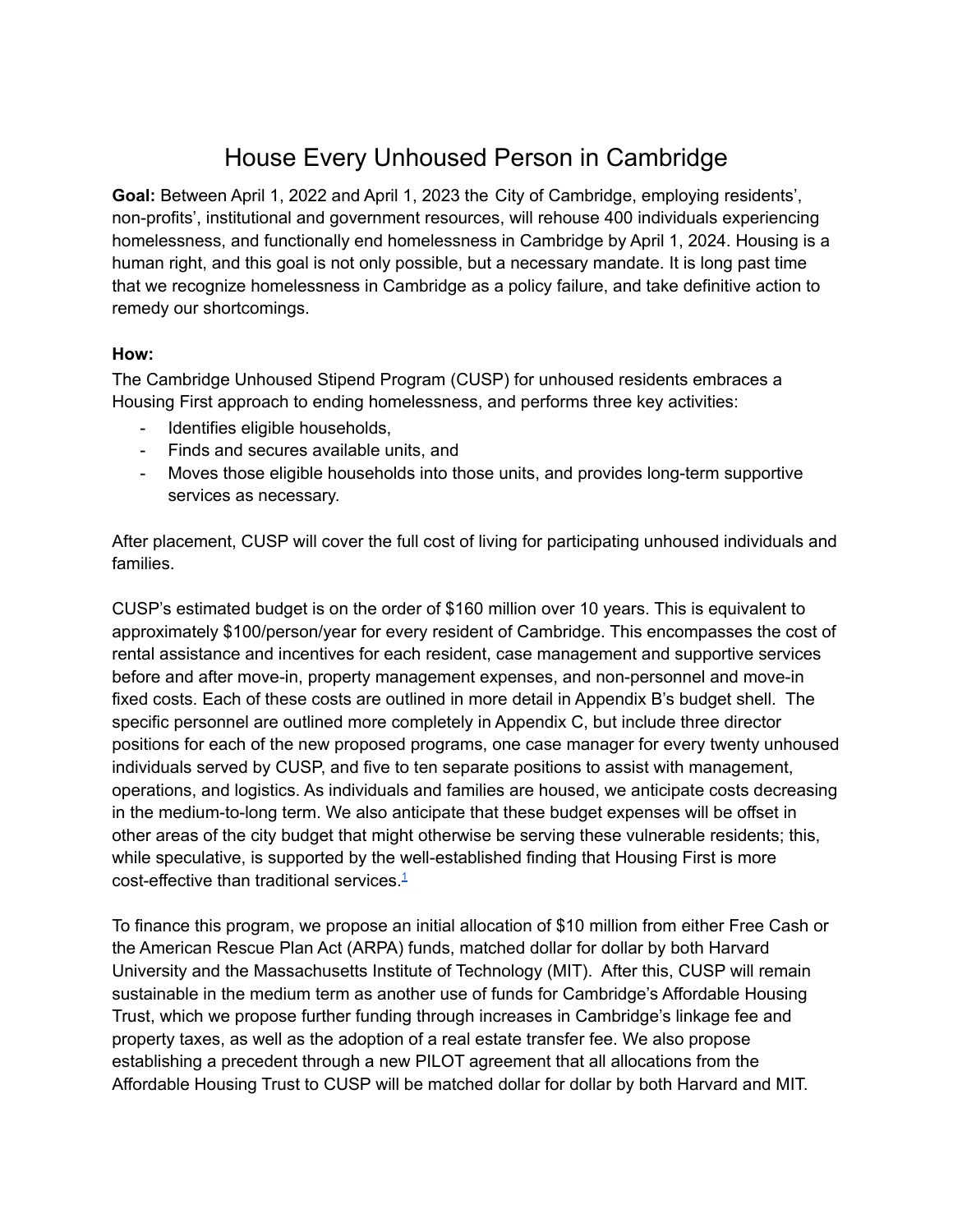In the below sections, we will examine the three key activities of CUSP in more detail.

#### **1. Identifying eligible households**

Eligibility for CUSP initially follows the criteria and process established by the US Department of Housing and Urban Development (HUD) for distribution of Emergency Housing Vouchers (EHV), as well as the particular screening process that has been and continues to be built out in Cambridge. [2](#page-8-0) Building on the programmatic development and unprecedented infusion of federal money, CUSP establishes two amendments to HUD criteria for EHV utilization:

- Households are not required to have a member with a social security number.
- CUSP makes permanent the waiver authority granted by HUD during COVID $^3$  $^3$  allowing households to be enrolled without documentation provided there is a good faith belief of eligibility and documentation is acquired within 90 days of move-in. This change acknowledges that acquiring and safeguarding documentation can be extremely difficult while a person is unhoused, and that this process is made much easier after safe and stable accommodations are provided  $4\overline{ }$  $4\overline{ }$

Reiterating the current process, the individuals and families currently eligible for EHV include

- homeless households,
- households at risk of homelessness,
- households fleeing domestic violence, sexual assault, or trafficking, and
- recently homeless households.

CUSP expands the pool of partners that can establish eligibility and make a referral. Inclusion of faith-leaders, neighborhood, and community groups, and other trusted entities delivers on Cambridge's commitment to a "No Wrong Door" approach.<sup>[5](#page-8-3)</sup>

Beyond these, we suggest continual amendments to the requirements and prioritization for CUSP or similar programs to make them more inclusive, including the following broad changes:

- Documentation requirements that are not absolutely necessary for the function of the system should be removed.
	- Within this, income requirements should be specifically loosened. Exact income estimates are not necessary for CUSP until at least the third year of a tenancy, as such income documentation should not be required. If income is decided to be relevant to program eligibility, proxies for being below an income threshold, such as eligibility for federal or state benefits programs, should be accepted.
- "Opt-in" requirements should be removed.<sup>[6](#page-8-4)</sup> Said differently, all screening protocols should be designed to screen people in, rather than screening them out, and all households known to or in the shelter system should be offered this screening.
- Proof of residency documentation should be abolished, and eligibility should be extended to all those who identify as members of the Cambridge community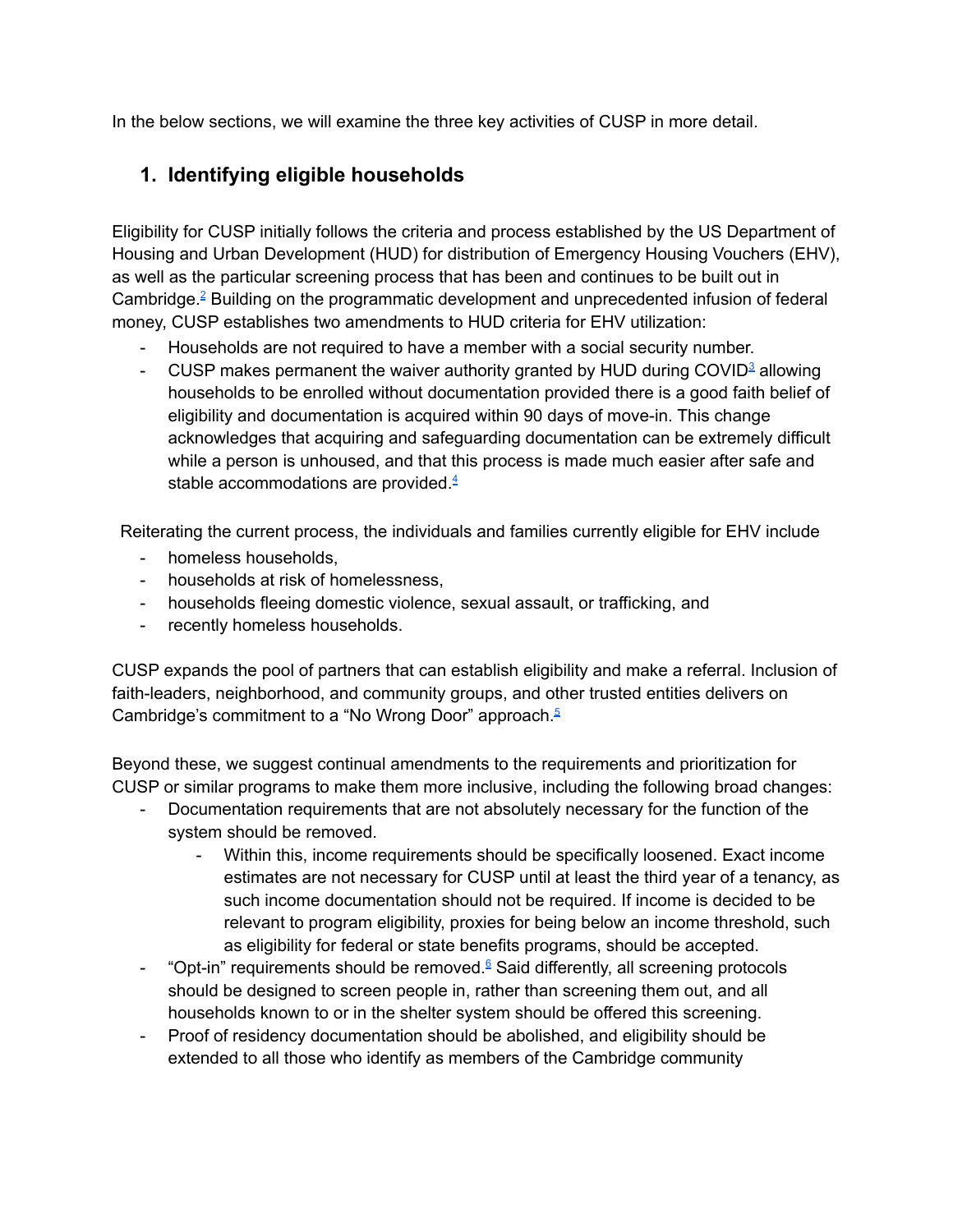Above all, CUSP rejects a scarcity mindset and avoids means-testing<sup> $I$ </sup>. Criteria should be restricted to those that maintain a scalable, efficient system, and otherwise removed.

# **2. Identifying available units**

Once eligible households are identified, the next step is to identify appropriate housing units. CUSP utilizes two complementary strategies to identify and acquire housing: first, a landlord incentives program that reserves particular housing units for CUSP-eligible individuals, and second, a general housing search support program to help eligible participants find ideal units and sustainably afford them. These are draw from succesful strategies in other cities.<sup>[8](#page-8-6)[,9,](#page-8-7)[10](#page-8-8)</sup>

First, and most importantly for a rapid transition, we propose the creation of the Landlord Partnership Program (LPP), a large-scale landlord incentives program that would allow Cambridge to acquire units at scale from property owners and reserve them for CUSP-eligible households. LPP, broadly, is a way for the City to use its financial resources and institutional leverage to acquire and hold units as they become vacant. Once units are reserved under the LPP program, LPP case managers would match and directly place eligible households in participating units. Participating landlords would have the ability to refuse a tenancy only in exceptional circumstances. The incentives for landlord participation include:

- Up to 3 months of holding fees paid by the City to keep a unit vacant until an eligible household is moved in
- Up to 2 months of rent in security deposit
- \$200/unit if the number of units reserved is greater than 10, and \$400/unit if greater than 20
- Access to up to \$5000 beyond the security deposit from a damage reimbursement fund.<sup>[8](#page-8-6)</sup>

Many of these incentives are not new; they are eligible activities for Emergency Solutions Grant COVID (ESG-CV) funds already provided by HUD, and have been or are starting to be deployed in a number of instances, including by the Los Angeles Housing Authority. <sup>[9](#page-8-7)</sup> To carry out this program, CUSP hires a realtor as a **Unit Acquisition Coordinator (UAC)**, ideally housed under a new City Department of Housing Stability, but currently under the Department of Human Services Program (DHSP). This UAC's role would be threefold:

- If not already accessible, work with the city's Community Development Department and CoStar to get and maintain a detailed report on multifamily vacancies across Cambridge, identified to specific owners rather than LLCs. This will allow the identification of the largest property owners as well as vacancies to target for potentially available units.
- Negotiate with identified property owners to reserve the maximum possible units under LPP.
- Be in constant contact with case managers to ensure that the composition of units acquired meets the needs of eligible households seeking housing

Second, we propose augmenting existing one-on-one housing search that takes place at the Multiservice Center and other locations with a program that incentivizes landlords to rent market rate units to CUSP eligible tenants. This second approach provides three main benefits: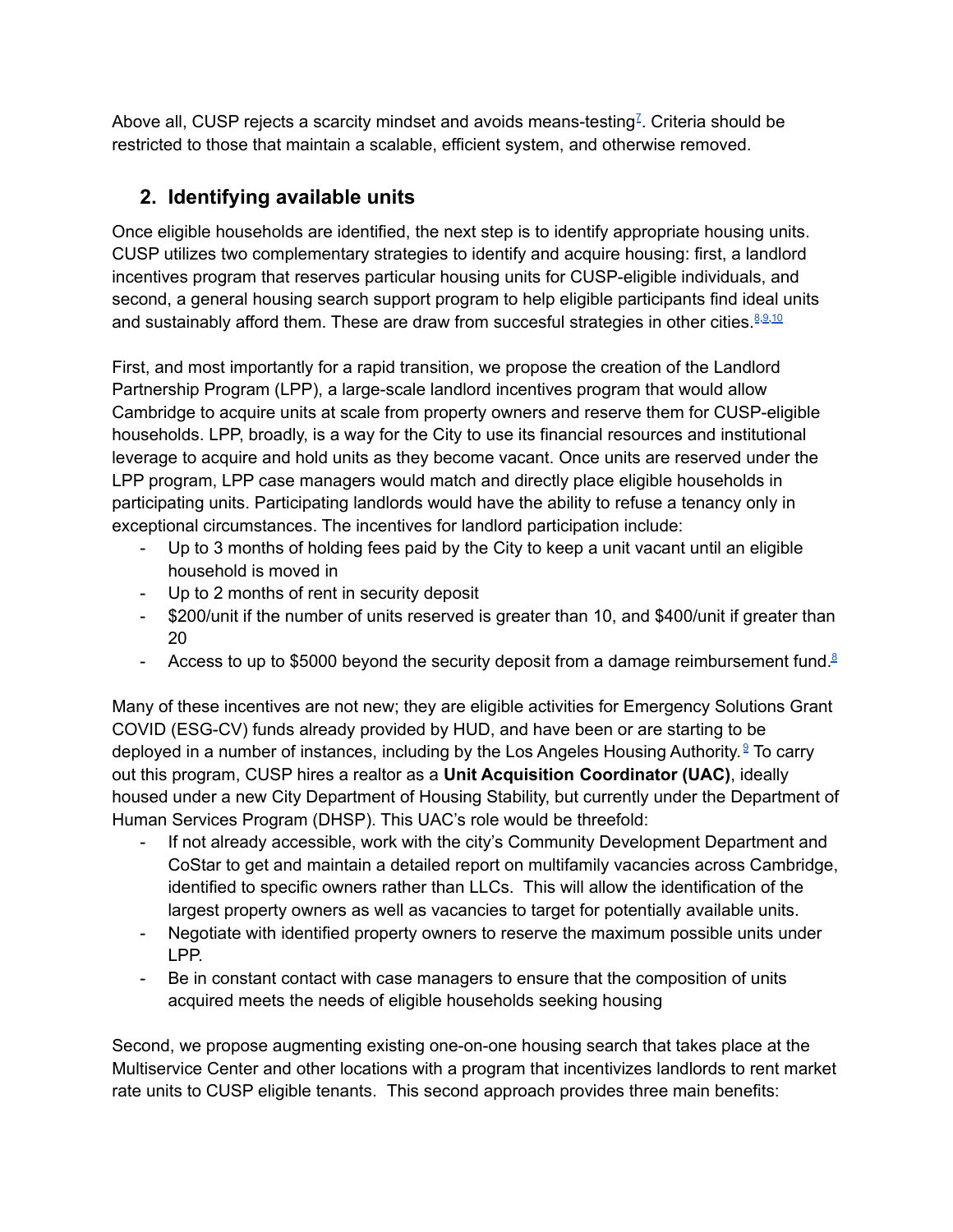permits client choice of housing unit, avoids density concerns by using scattered-site units, and encourages smaller landlords, who might not otherwise rent to unhoused individuals, to participate in the program. Together, individualized search could expand the volume, range, and location of housing options available for housing every person. Other cities such as San Diego, California and Greensboro, North Carolina have instituted programs offering monetary incentives and support services to landlords renting to individual unhoused section 8 voucher recipients. In San Diego, this has found a great deal of success; 1300 landlords have joined the Landlord Engagement and Assistance Program (LEAP), renting to 3,832 households.<sup>[10](#page-8-8)</sup> We propose establishing a similar program for landlords renting apartments according to a Rent Reasonableness Standard. Similar to San Diego, we would provide qualifying landlords with monetary incentives that mirror those of the LPP, excluding the holding fees and including application fees:

- Up to 2 months of rent in security deposit
- Access to up to \$5000 beyond the security deposit from a damage reimbursement fund.
- Up to \$25/unit to cover credit report and other application fees
- \$500 for the first unit rented to an unhoused individual or family, \$250 for additional units rented

To manage this program, as with the LPP, CUSP retains a **Landlord Incentives Manager (LIM)**. The LIM collaborates with the UAC in reaching out to property owners, with a focus on outreach to small landlords. It will also collaborate with the Cambridge Housing Authority (CHA). For units rented under the LPP or LIP, CUSP will follow existing CHA procedures used in the Housing Choice Voucher Program and other similar subsidies, as applied for unit inspections, lease agreement templates, and other aspects of the lease-up process. During the first phase of the program, modifications can be considered that would tailor this protocol to best meet the needs of newly housed residents.

These housing identification and acquisition approaches prioritize moving eligible individuals into housing as fast as possible, and follow a number of successful pandemic-era efforts that have rapidly housed hundreds or even thousands of community members.<sup>11</sup> We do not believe that the LPP or LIP programs replace a long-term vision of housing justice, which necessitates the creation of social housing.<sup>[12](#page-8-9)</sup> We also hope that the city will continue to pursue medium-term strategies<sup>[13](#page-8-10)</sup> to create publicly-owned, permanently affordable units that complement the strategies outlined above. Our focus with this proposal is to identify strategies for Cambridge to use its financial and institutional leverage to place individuals and families into market-rate units as quickly as possible, no later than April 1, 2023.

#### **3. Moving eligible households into appropriate units**

Once eligible households and appropriate units are identified, housing unhoused persons is a matter of assisting the household with accessing their new space, moving their belongings, and acquiring additional resources that they may need to settle into their new home.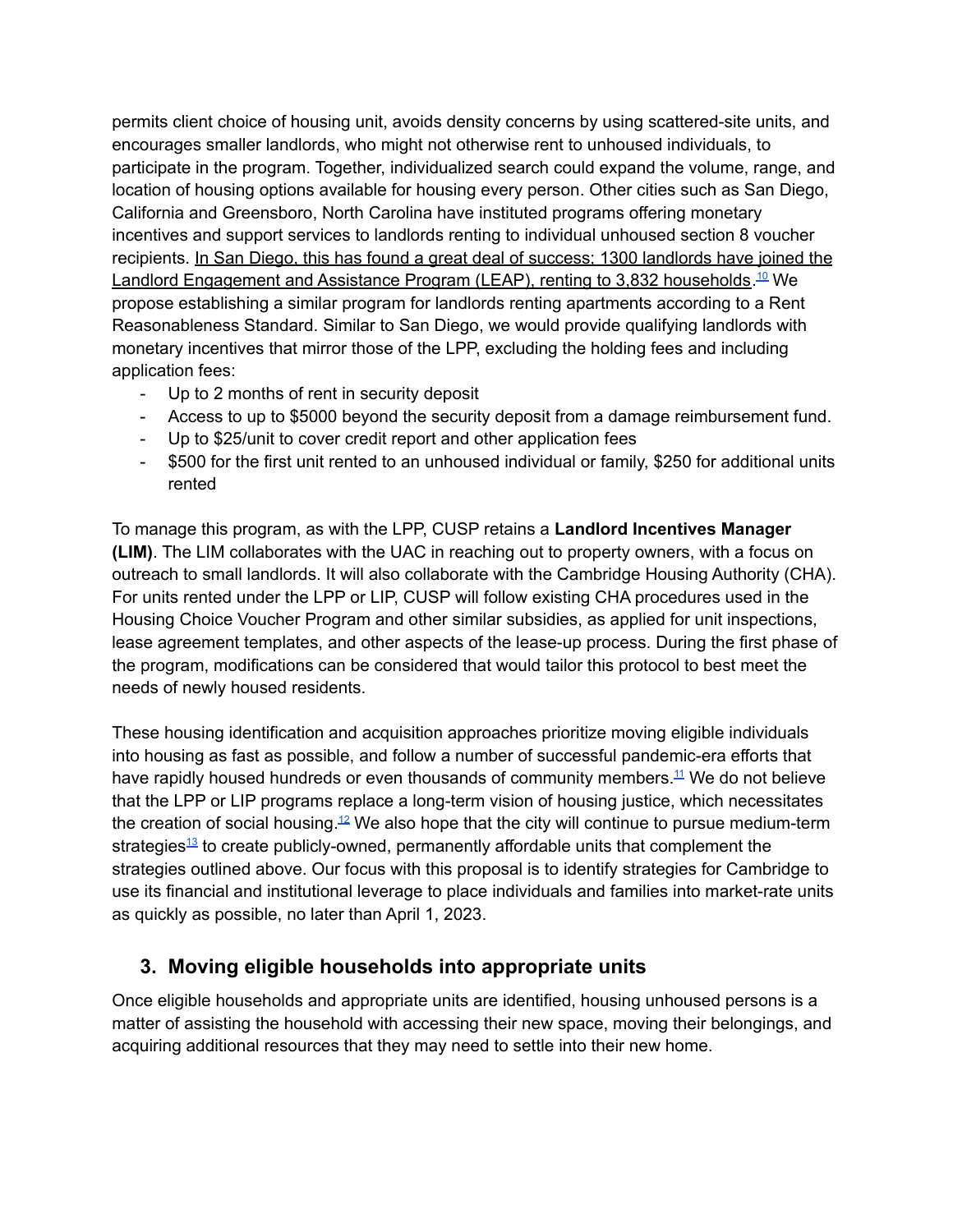In the past, services for unhoused persons have not had the capacity or resources to connect clients with these types of supports, and a coordinated system for facilitating transition to housing has been lacking. We recognize that move-in assistance and material support are essential components of a system to house every unhoused person<sup>[14](#page-8-11)</sup> <sup>[15](#page-8-12)</sup>.

We believe that at the minimum, every person should receive:

- 1. Support for gathering, transporting and unloading their personal belongings,
- 2. Provision of durable, accessible, and quality furniture, appliances, kitchen wares, toiletries and cleaning supplies
- 3. Assistance accessing their new space and orientation to how they can raise concerns or seek further support if they need it.
- 4. Access to long term supportive service as needed.

The system for accessing move-in support should be simple, fair and centralized so that every person has all their needs met in a timely manner. This work will require dedicated staff and resources to ensure that the process is easy to navigate for clients and a variety of service providers, as well as equitable. To ensure that the process is sustainable and open to all Cambridge residents we believe this work would be best housed within the city government, as opposed to a non-profit organization. To operationalize, Cambridge should dedicate one or more staff persons to serve as **Move In Coordinator(s) (MIC).** The MIC should be housed within the Department of Human Services Programs (DHSP), though in an ideal future, this role would be housed under a Department of Housing Stability. The role of the MIC would be threefold:

- Serve as a central referral point (from service providers and client self referral) for clients eligible for and matched with housing based on the steps above.
- Administer dedicated budget that funds a "bundle" of contracts with move-in service providers, outlined below, as well as discretionary funds to help cover the unique move in needs of each individual.
- Coordinate scheduling of a move-in date and oversee execution of bundled services.

The bundle of services available to each person should assist the client with securing and transporting their personal belongings, and filling gaps in resources through contracts with high quality service providers. Many high quality move-in service providers already exist, and under the newly created MIC role, their work can be combined and coordinated to avoid gaps or duplications. The MIC should ensure that there is a primary contract with a move-in company that can help the client acquire their belongings from storage units or friends/families spaces as a first step. Discretionary funds should be available to help pay expenses such as storage unit impound fees.

An advocate, trusted service provider, and/or the MIC should then help the client complete a standardized inventory to identify whether they have all of the items that they need, corresponding to services that can be provided from the provider contracts. Appendix A has a list of supplies and suggested service providers that the city can contract with to meet anticipated needs. Next, the MIC should facilitate the appropriate service bundle from the available menu. Service provider contracts should be awarded based on 3 criteria: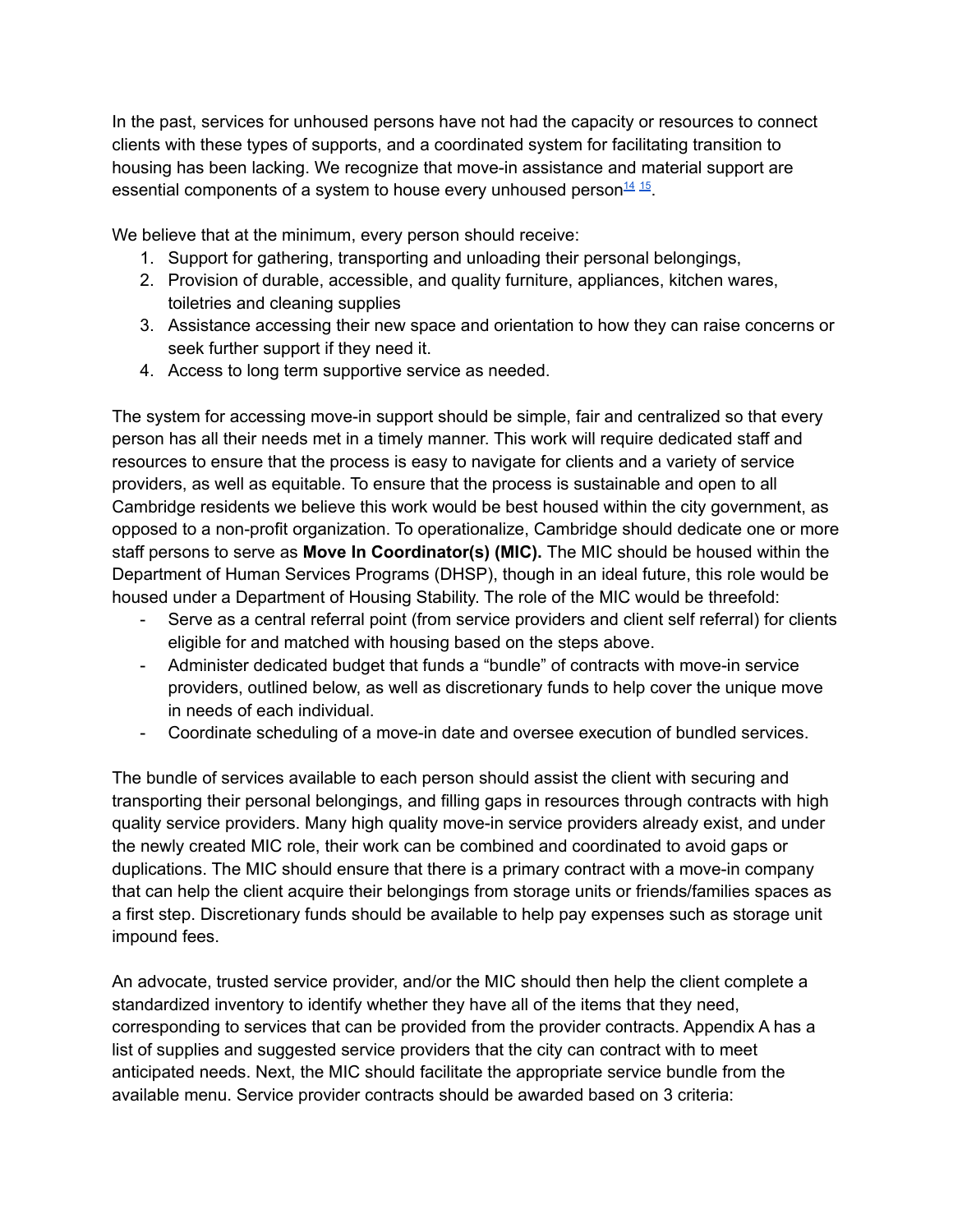- Ability to efficiently and sensitively meet the needs of unhoused clients
- Ability to be flexible to the needs of unhoused clients
- Ability to coordinate with other services on a move in day

Finally, clients should be given access to their new home, and provided support for orienting to their new space, as soon as possible. An advocate, trusted service provider, and/or the MIC should help bring the client to see their new home at least once before move-in day. On move-in day, the MIC should be present and/or on call to help with day-of coordination needs. The client should be provided with emergency service numbers, contact info for their property manager/landlord, and contact information for their local tenants rights organization. Within one week of move-in, An advocate, trusted service provider, and/or the MIC should schedule a brief home visit with the client (at the client's convenience) to ensure they have everything they need and to work through any issues that have arisen.

#### **Conclusion and Future Directions**

We recognize that this proposal is not entirely comprehensive. It raises many new questions that must be answered and aspects that can be refined. For example, while the focus of this document is to provide a clear plan for housing all of Cambridge's unhoused residents as efficiently and equitably as possible, long-term supportive services are critical to make these solutions sustainable. Our program must be supplemented with ongoing case management follow-up, eviction and legal support services, and funding for the basic necessities (such as food, utilities, and health services) that make housing livable. Our hope is to not let perfect be the enemy of the good, or to let high level questions distract us from the active emergency at hand: every person in Cambridge does not currently have a safe, affordable and dignified place to live. We must address this crisis; we must house every unhoused person – not later, but now.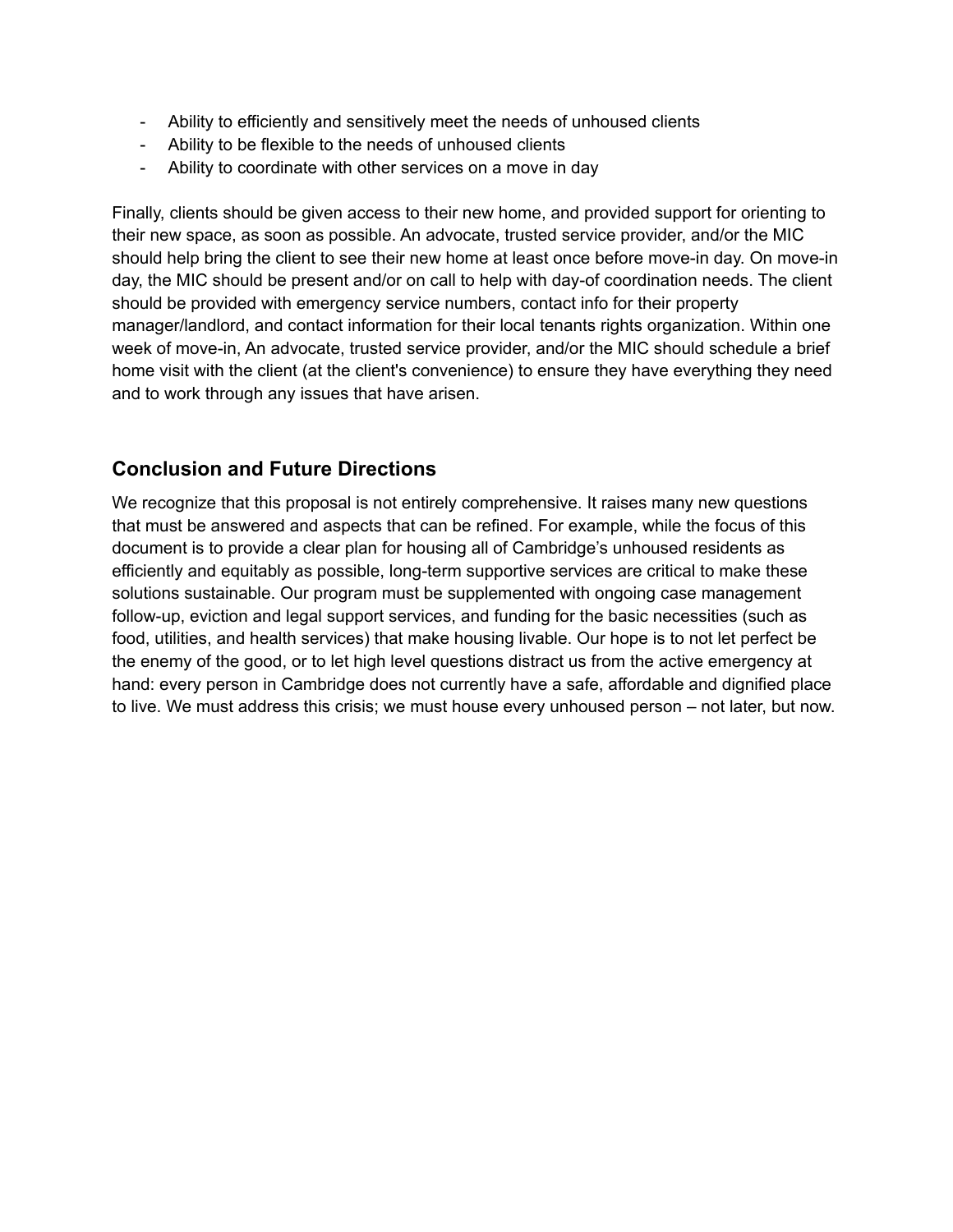# **Appendix A: Move in Service Providers**

Below is a list of existing move-in related service providers with which the city could contract to meet clients self identified needs. In addition, private donations from crowd-sourced websites such as Everything is Free and Buy Nothing groups can be used to supplement particular items. However, emphasis should be placed on ensuring that every client's needs can be met in a sustainable and timely way through a set of well established contracts.

- Kitchen Supplies:
	- The Pots and Pans [Project](https://www.thepotsandpansproject.com/) (starter kitchen kits for the newly housed)
	- Habitat [ReStore](https://www.habitat.org/restores) (run by Habitat for Humanity)
	- Salvation Army
	- Goodwill
- Furniture (table, chairs, couch, bed, dresser):
	- Habitat [ReStore](https://www.habitat.org/restores) (run by Habitat for Humanity)
	- Salvation Army
	- Goodwill
	- Furnishing Hope
	- New Life Furniture Bank
- Towels and Bed Linens:
	- Salvation Army
	- Goodwill
- Groceries:
	- The Daily [Table](https://dailytable.org/)
	- Lovin [Spoonfuls](https://lovinspoonfulsinc.org/)
	- [Food](https://foodforfree.org/) for Free
- Toiletries/ Cleaning Supplies:
	- [Cleenland](https://www.cleenland.com/) (bulk cleaning supplies and toiletries by weight, can bring your own containers or buy theirs)
	- Good [Filling](https://www.goodfilling.com/) (same concept as Cleenland, but operates under a model where online orders are picked up at lockers with several locations in Cambridge)
- Moving:
	- Home on the Go [Moving](https://www.homeonthegomoving.com/about-hotg) (founder used to run Solutions at Work's Moving Up program for unhoused families)
	- Mocano Moving (works with Metro Housing Boston for moves connected to Residential Assistance for Families in Transition (RAFT) )
	- Gentle Giant
- Other:
	- [Solutions](https://solutionsatwork.org/) at Work (workwear, children's items)
	- Dress for Success
	- Cradles to Crayons (children's good)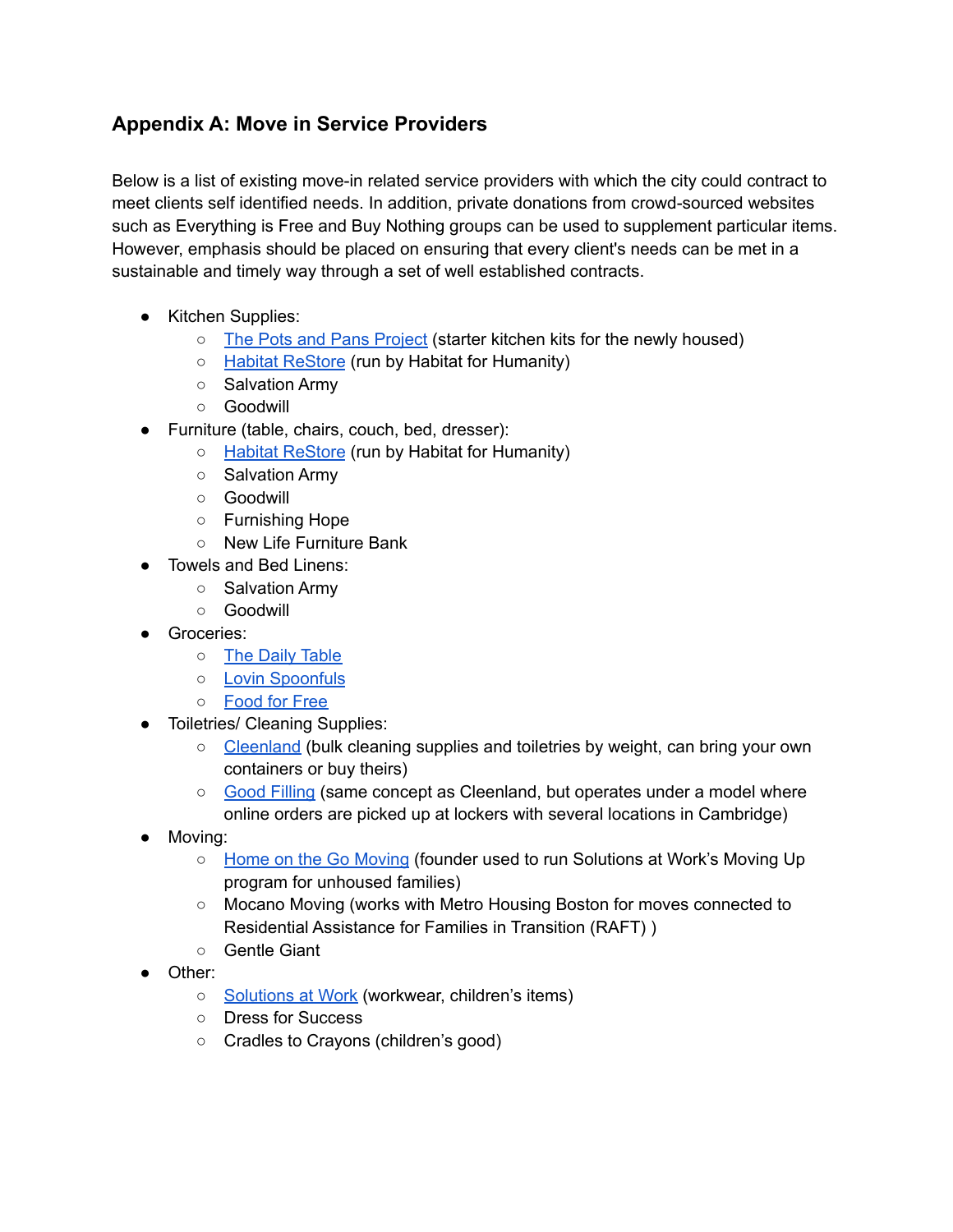# **Appendix B: Budget**

Full one and ten year budget estimates for CUSP can be found at **EX** House Every Unhoused Person - [Budget.xlsx](https://docs.google.com/spreadsheets/u/0/d/1fOjTDVySx0JxUNVTF_KoeE_KVtDcmVf4/edit).

#### **Appendix C: Personnel**

The detailed list of personnel are as follows.

- **- Twenty (20) Case Managers:** these case managers work with unhoused participants CUSP throughout the entire process, from the initial housing search to lease up to move-in to eventual long-term supportive services. The exact number of these case managers is contingent on the total number of CUSP participants, abiding by the criteria that there will always be at most twenty participants per single case manager.
- **Three (3) Finance Staff Members:** these personnel will be in charge of handling all of the monetary details of the program. They will be in charge of cutting checks for one-time incentives and monthly rental payments to landlords, managing requests to the repair reserve funds, and periodically ensuring the integrity of all payments distributed through CUSP.

The remaining personnel are detailed at greater length in the text of the proposal but are listed below.

- **- One (1) Unit Acquisition Coordinator**
- **- Two (2) Landlord Partnership Program Staff Members:** these staff will support the UAC in developing and operationalizing the day-to-day logistics of the LPP.
- **- One (1) Landlord Incentives Manager**
- **Two (2) Small Landlord Incentives Program Staff Members:** these staff will support the LIM in developing and operationalizing the day-to-day logistics of the small landlords incentives program.
- **One (1) Move In Coordinator.**

Pay and benefits details can be found in Appendix B's budget shell.

# **Appendix D: One Page Version**

A condensed, one-page version of this proposal can be found at **E** House Every [Unhoused](https://docs.google.com/document/u/0/d/1XCgWW9flVSn5TxGhPG2WJFvmJ6EPzks5XSTGftoaImo/edit) Person - 1 pager.

#### **References**

<span id="page-7-0"></span>1. There are many studies examining the efficacy of Housing First across different dimensions, a vast majority of which show a significant effect of Housing First approaches on being cost-effective and having a wide variety of other benefits. Two studies that review the literature are <https://www.ncbi.nlm.nih.gov/pmc/articles/PMC4679127/> and

[https://www.ncbi.nlm.nih.gov/pmc/articles/PMC4679128/,](https://www.ncbi.nlm.nih.gov/pmc/articles/PMC4679128/) the former of which finds that "People receiving HF achieved superior housing outcomes and showed more rapid improvements in community functioning